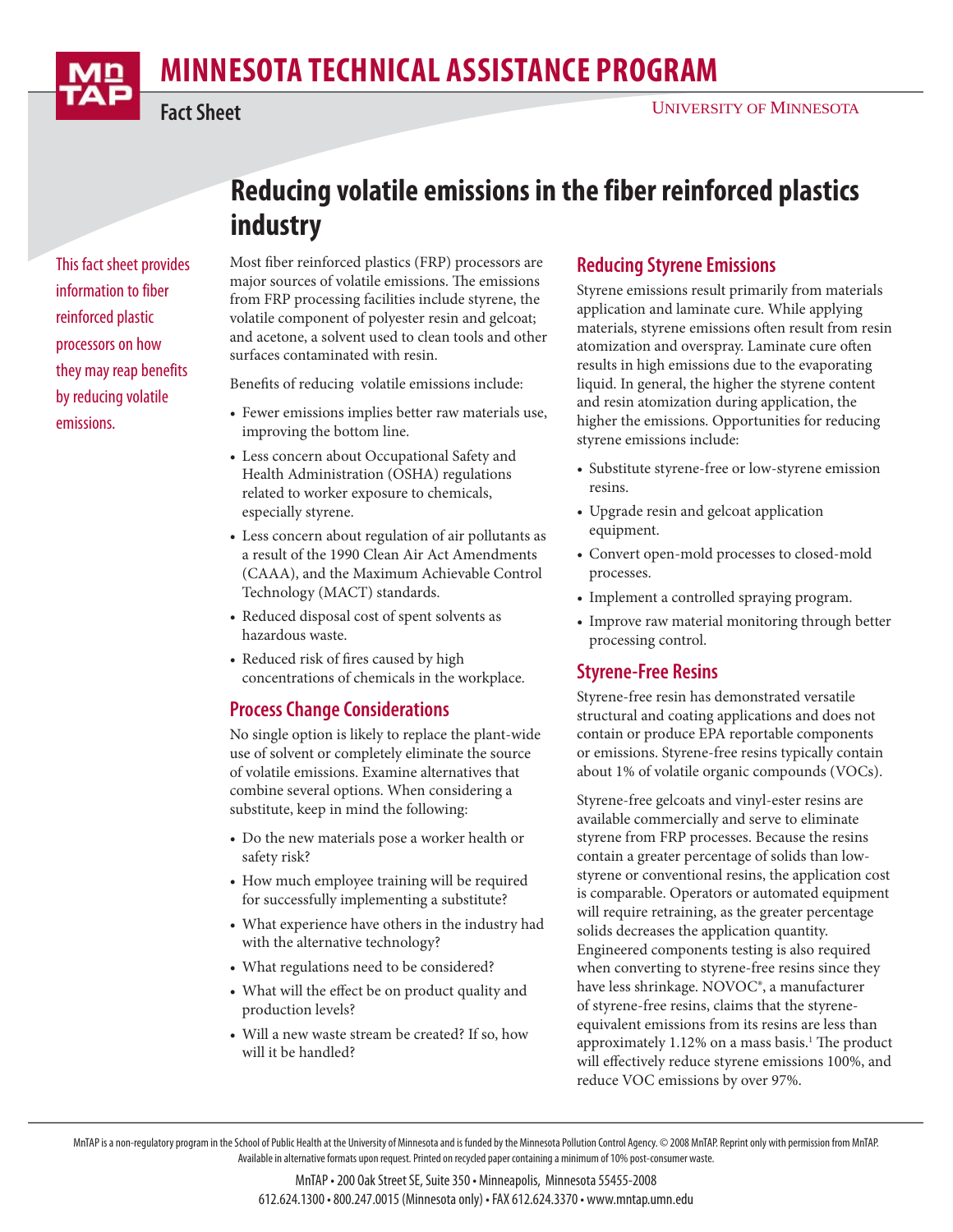## **Low-Styrene Emission Resins**

Low-styrene emission resins are grouped in two general categories: reduced styrene resins and vapor-suppressed resins.

#### **Reduced Styrene Resins**

Reduced styrene resins contain 35% or less styrene on a weight basis. The chemistry of low-styrene resin has low viscosity and the desired appearance of a final laminate. However, their viscosity is higher than conventional resins and roll out over reinforcing material may be more difficult. The viscosity is much more sensitive to temperature fluctuations, which may require improved temperature control. The cost of low-styrene resins is comparable to conventional resins. The Unified Emission Factors developed by the American Composites Manufactures Association (ACMA)show that a decrease in the styrene content from 40 to 35 % will reduce styrene emissions by 20 to 50 %, depending on the application method.<sup>2</sup>

#### **Vapor-suppressed resins**

These resins contain an additive that forms a barrier inhibiting the release of styrene during the laminate cure process. In the past, the additives were wax-like, but problems with secondary bonding limited their acceptance. The reactivity of the newer vapor suppressing additives safeguards secondary bonding, which allows crosslinking to occur within the vapor suppressing film. Appropriate concentration levels of the additive, ranging from  $0.2$  to  $1.0$ %, are crucial as high levels reduce effective secondary bonding. Tests done by BYK-Chemie, a resin manufacturer, suggest the use of vapor-suppressed resins reduces styrene emissions in excess of 50 %.3

## **Upgrading Application Equipment**

Many FRP processors apply resin or gelcoat using conventional spray equipment, which requires high fluid pressure or compressed air to create a finely divided spray. All conventional spray technologies produce misting, which results in overspray. Transfer efficiency decreases when material misses the mold surface. Misting, and particularly the resulting overspray, increases the surface area of the resin or gelcoat particles exposed to air during application, causing a higher evaporation rate which increases emissions.

In order to mitigate these negative effects, new application equipment technologies have been developed. These include non-spray and non-atomized technologies, such as flow coaters and fluid impingement equipment. Non-atomized technologies are viable in almost all open-molding operations.

Flow coaters are internal mix guns that produce low-pressure streams of resin. These guns can be equipped with a glass chopper to simultaneously apply catalyzed resin and reinforcing media. Because flow coaters rely on internal mixing of the resin and catalyst, the operator must periodically flush the mixing chamber with an appropriate solvent to minimize contamination build-up. Depending on the solvent used, this may affect hazardous waste generation.

Fluid impingement application equipment can be either internal or external mix. In both cases, the resin or gelcoat exits the

gun in two low-pressure streams which cross each other. Their collision creates a fan pattern. As with the flow coaters, chopped glass can be simultaneously combined. The Coating Applications Research Laboratory at Purdue University found that the fluid impingement technology gelcoat system generated 32% fewer styrene emissions than conventional equipment.4

To successfully implement non-atomized application technologies, several issues must be addressed. First, nonatomized spray appears to wet-out slower than conventional spray. Although it takes slightly longer to saturate the glass, it will wet-out quickly once the roll out process begins if the equipment is adjusted for the appropriate glass-resin ratio. The operator must be trained on this aspect because the tendency is to apply excess resin and glass. Second, capturing the chopped glass in the resin stream is a concern. The chop chute needs to be adjusted more precisely than traditional equipment. Failure to do so results in a wider distribution than desired. A final concern is the electrical charge that may occur during spraying. On the extreme, glass is repelled away from the resin stream. Either proper grounding of the equipment or glass roving with a charge opposite of the system's may be required. It is best to consult the equipment supplier when addressing this issue.

## **Converting to Closed-Mold Process**

The closed-mold process reduces emissions and optimizes the glass-resin ratio, producing a higher quality laminate. Two techniques are presented here: vacuum bagging & resin infusion.

#### **Vacuum Bagging**

Vacuum bagging technique applies resin and reinforcement in the traditional manner. Before the laminate starts to cure, a thin plastic film is placed over the uncured laminate and a vacuum is drawn over the system. This creates a pressure of one atmosphere over the laminate surface and forces excess resin from the system. Vacuum bagging techniques increase the glass to resin ratio, enhance physical properties of the laminate and reduce the amount of resin used. If the bag is not reusable, solid waste from applying this technique will increase.

#### **Resin Infusion**

Resin infusion technique converts existing open-molds by fitting a flexible membrane around the mold perimeter. Reinforcements are tacked into place, the membrane is sealed around the mold edge and a vacuum is drawn on the system. The membrane stretches to make contact with the reinforcing media. A valve is opened and resin is sucked into and through the reinforcing media. Resin infusion reduces styrene emissions by eliminating the exposure of liquid resin to the environment during the manufacturing process. No overspray and less flashing waste are produced, while a minimum quantity of resin is used. Resin infusion increases part quality and part-to-part consistency. Reduced labor helps justify its large capital expense. Solid waste may increase, but the membrane can be used multiple times. Waste increase is typically less than vacuum bagging.

Resin infusion has been successful when parts require multiple reinforcing layers. For example, Larson Boats, of Genmar Holdings in Minneapolis, Minnesota, makes boat hulls using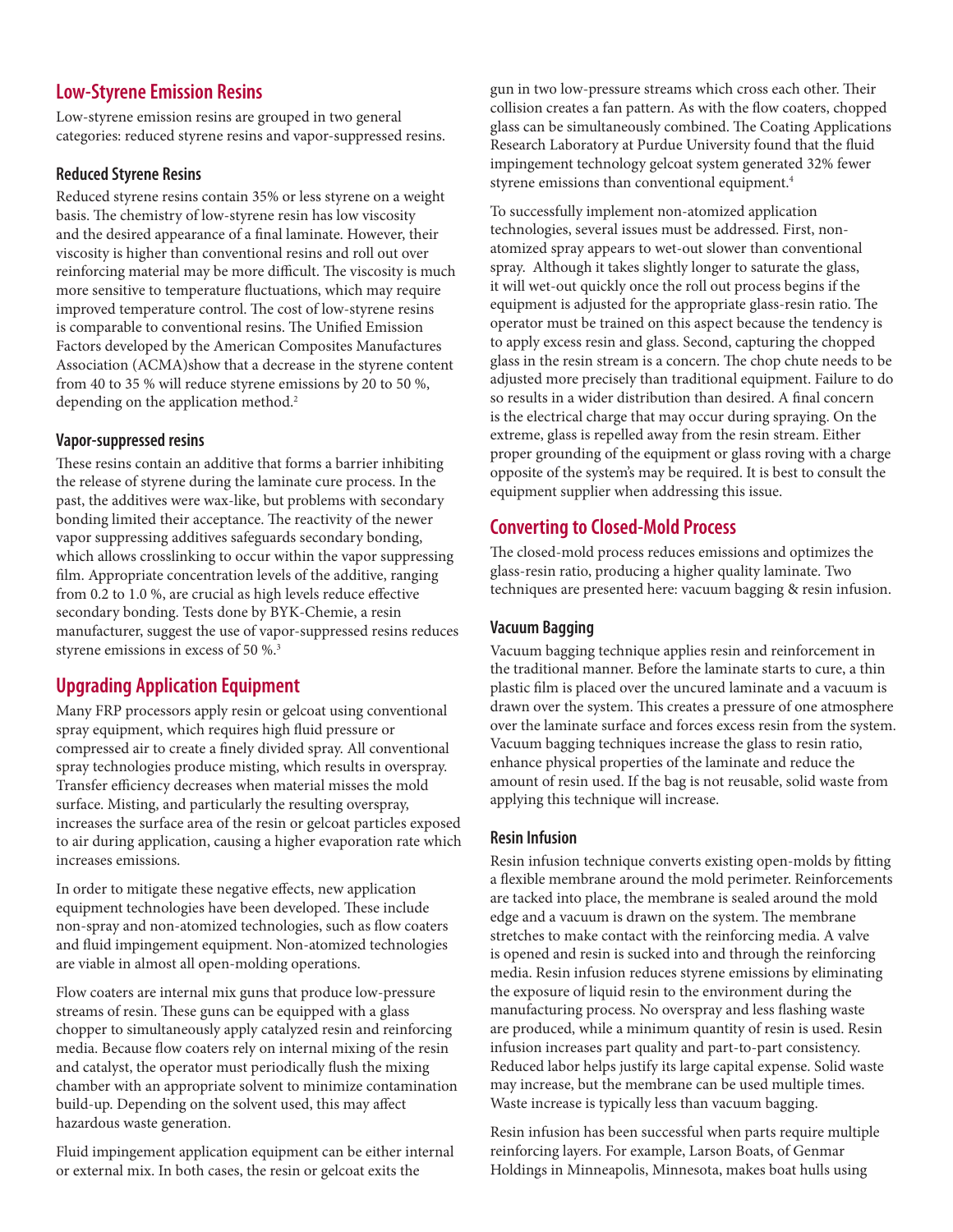the Virtual Engineered Composition (VEC) process. The VEC process is a closed-mold approach to boat building that incorporates sophisticated automation to produce high quality high strength parts with part-to-part weight consistencies within one %. The entire molding process is enclosed, reducing styrene emissions by 77% and solid waste by 50 %.<sup>5</sup>

## **Implementing Controlled Spraying Programs**

Controlled spraying is an effective work practice that reduces styrene emissions in conventional open molding processes up to 25%. By minimizing spray gun atomization and reducing overspray loss, a manufacturer improves the transfer efficiency of resin or gelcoat. This approach is most effective for operations using atomization spray equipment, but certain aspects may benefit operations using non-atomized spray equipment as well. A controlled spray program is comprised of three elements: containment flanges around the mold perimeter, spray gun pressure calibration and spray operator training.

Containment flanges may be designed for new molds or added to existing mold. Masking may also be applied around the mold perimeter as a temporary flange. In each case, the flange acts as a barrier to potential overspray, which is captured and accumulated at the flange. Because resin and gelcoat particles have less surface area exposed to the air, styrene emissions are reduced.

Spray gun pressure calibration is a technique that reduces tip pressure to the lowest possible point while maintaining an acceptable spray pattern. This decreases styrene emissions by decreasing misting. One way to accomplish this is to apply the ACMA's calibration procedure:6

- Verify the correct temperature of the resin and that it has been mixed for the manufacturer's specified amount of time.
- Verify the spray tip is in good condition and it is sized appropriately for the flow rate and fan pattern width for the job.
- Hold the gun perpendicular, 12 to 18 inches from the floor, and aim it at a disposable floor covering.
- Turn pump pressure to zero and pull the trigger.
- Slowly begin to increase the pressure in 10 psi increments until the fan pattern is adequate. If the fan pattern produces a symmetrical ellipse, the pressure is optimum.
- Record this pressure in the spray gun set up log.
- Increasing the pressure above this point results in over atomization, increased overspray and poor transfer efficiency.

Operator training is crucial to producing high quality work and reducing styrene emissions. Precise spray gun aim is necessary in order to put as much material into the final part as possible. Operators need to develop a high level of concentration because application rate and gun movement determine an even thickness across the part. The use of a thickness gauge helps ensure proper material thickness, as well as part-to-part consistency and optimal material use. When spraying the perimeter, keep within the area of the containment flange. Overspray that hits the floor increases styrene emissions.

## **Improved Process Control**

#### **Robots**

A tight labor market allows FRP open-molding processes to consider the use of robots. A robot with the appropriate automation is the ultimate in controlled spraying. Robots guarantee proper positioning of the spray gun and ensure optimized coverage. Although somewhat capital intensive, these systems produce parts faster, improve part-to-part consistency, optimize materials use, reduce plant ventilation requirements and reduce ergonomic injuries. Some robots are also capable of collecting production data.

Weight tolerance of parts is greatly improved resulting in significant material savings. Overall material use for manual application is higher because excess overspray and weight difference from part to part will have a larger statistical spread. For example, if part-to-part weights for manual application have a spread of +/- 10 % and robotic application has a spread of +/- 5 percent, then a robotic application consuming 1,000 lb of material per day will save more than 50 lb of material.<sup>7</sup> Material savings, increased rates of production and improved part quality ensure a quick payback on the system.

Maintenance issues may require additional training for personnel. On-site computer programming and fitting new products into the process may require extra expertise.

## **Raw Material Monitoring Systems**

Raw material monitoring systems are electronic devices capable of delivering real time information concerning resin, glass and catalyst application. These systems allow processors to keep track of material used and to achieve part weight goals. As a result, part-to-part consistency is maintained and overall material use decreases resulting in fewer emissions. Data from these systems can be transferred to a computer for improved costing or record monitoring. A payback of one year or less is achievable.

## **Reducing Acetone Emissions**

Acetone is a commonly used solvent for cleaning uncured polyester resin and gelcoat from tools and contaminated surfaces. In a typical FRP operation, more than 50% of the solvent used can be lost to air through evaporation. The remaining spent solvent can be processed on-site to reclaim the acetone or disposed of off -site as hazardous waste. Still bottoms remaining from the reclamation step must be disposed of as hazardous waste.

Even though acetone is classified as a non-volatile organic compound (VOC), its hazardous qualities are still strong incentives for FRP shops to implement alternatives. These qualities include fire hazards associated with elevated concentrations of vapors and waste management of the spent hazardous solvent. Acetone substitutes can be used to reduce volatile emissions. These substitutes are grouped into two general categories: higher-boiling solvents and aqueous cleaners.

#### **Higher-boiling Solvents**

These solvents work the same way as acetone, by dissolving the resin. When using higher-boiling substitutes the liquid film remaining on the part may be removed with a towel or by some